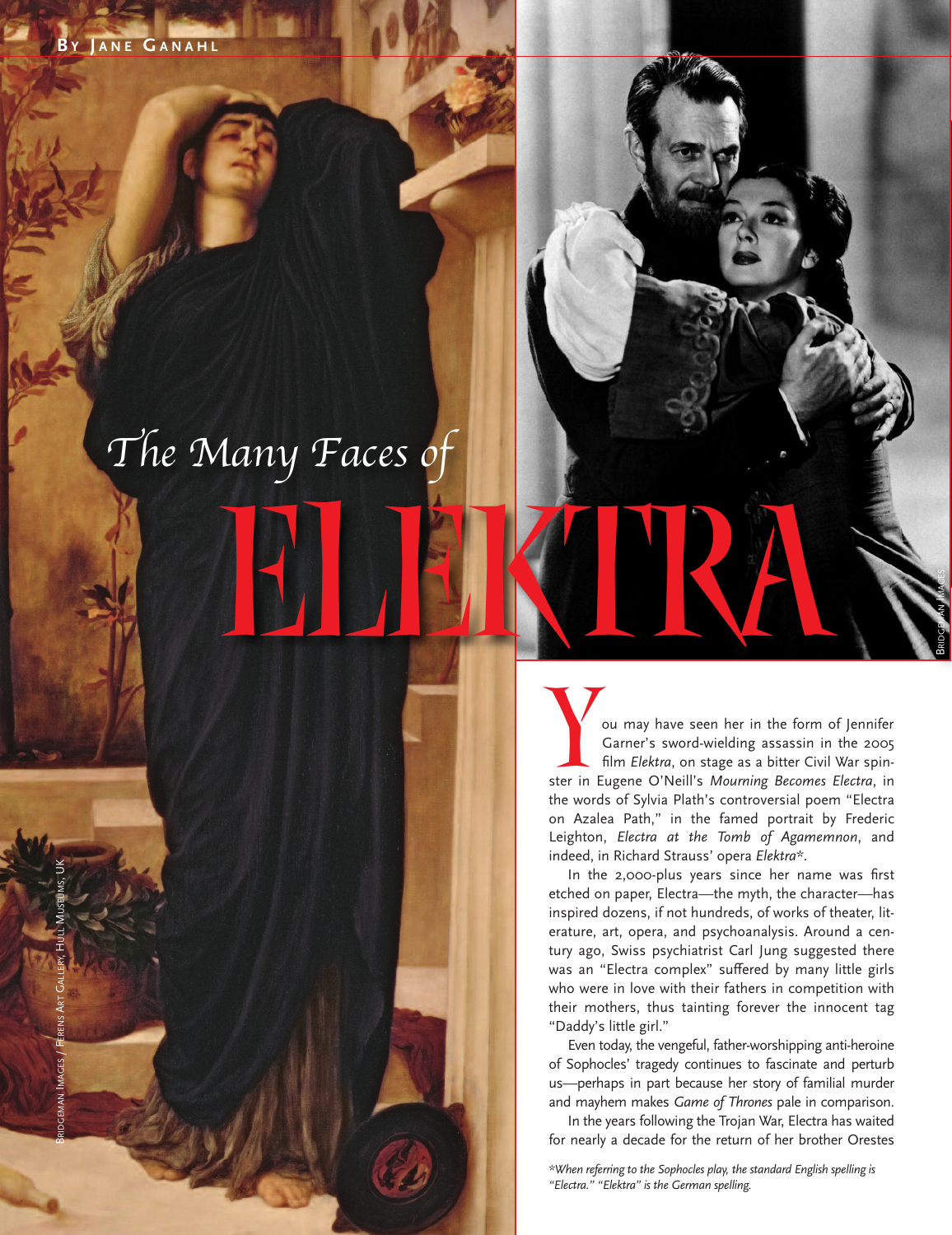

For centuries, the mythic figure of Electra has served as inspiration for artists. Examples include (from left to right): Frederic Leighton's circa 1868 painting Electra at the Tomb of Agamemnon; Eugene O'Neill's Mourning Becomes Electra with Rosalind Russell and Michael Redgrave in the 1947 film adaptation; the ancient Roman stone statue Electra and Orestes; and the eponymous 1962 film, directed by Mihalis Kakogiannis.

from exile, hoping then he would take vengeance on their mother, Clytemnestra, and stepfather, Aegisthus, for the murder of their father, King Agamemnon. To Clytemnestra, her husband's murder was justified because Agamemnon had sacrificed their daughter Iphigenia in order to win the war. To Electra, true justice can only be achieved with the murder of her mother and stepfather.

Perhaps one reason the Electra myth has continued to pique our curiosity over the millennia is because of its moral ambiguity. What constitutes right and wrong? Shouldn't murdering one's own mother be considered wrong, even if one's own mother is murderous herself? We are intrigued by the fact that Electra's moral compass seems to be broken, as she has convinced herself that virtue and justice is on her side, not her mother's.

To Electra, there are no shades of gray, only black and white. In the end, bloodbath concluded, we are divided over whether justice has been achieved or whether Electra has gone mad.

Another reason the Electra myth continues to resonate with modern audiences is that it challenges the virtue of expediency: is it better to take action against injustice or to turn a blind eye? Electra tries to convince her sister Chrysothemis to participate in the plot, but Chrysothemis refuses. Despite her anger toward their mother, she does not want to upset the apple cart of her pleasant life as a princess.

Chrysothemis is not the only one who vacillates. Electra may have vengeance on her mind, but waits for years to carry it out and only then because her brother has joined forces. Her anger without action is reminiscent of another fascinating but tragic figure, Hamlet. Although it should be noted that in Sophocles' day, loyalty and justice were seen as supremely important, and women were expected to be faithful and obedient to men. For these reasons, Electra was regarded as a heroine of that era.

Cicero, the Roman historian and orator, considered *Electra* a masterpiece, and British scholar Edith Hall called Electra "a remarkable figure, driven by deprivation and cruelty into near-psychotic extremes of behavior; no other character in (Sophocles') extant dramas dominates the stage to such an extent."

So it was only right that the theatrical character would get new life in other media, especially opera, which has always been a home for tales of high drama and low behaviors. When composer Richard Strauss saw a German theatrical version of *Electra,* written by viennese-born playwright and poet Hugo Laurenz August Hofmann von Hofmannsthal, he was drawn to the story as a potential opera. They agreed to collaborate, and the opera version of *Elektra* came to fruition with its 1909 premiere in Dresden.

According to Strauss biographer Tim Ashley, "it was greeted by the critical equivalent of fits and screaming." The modernist score